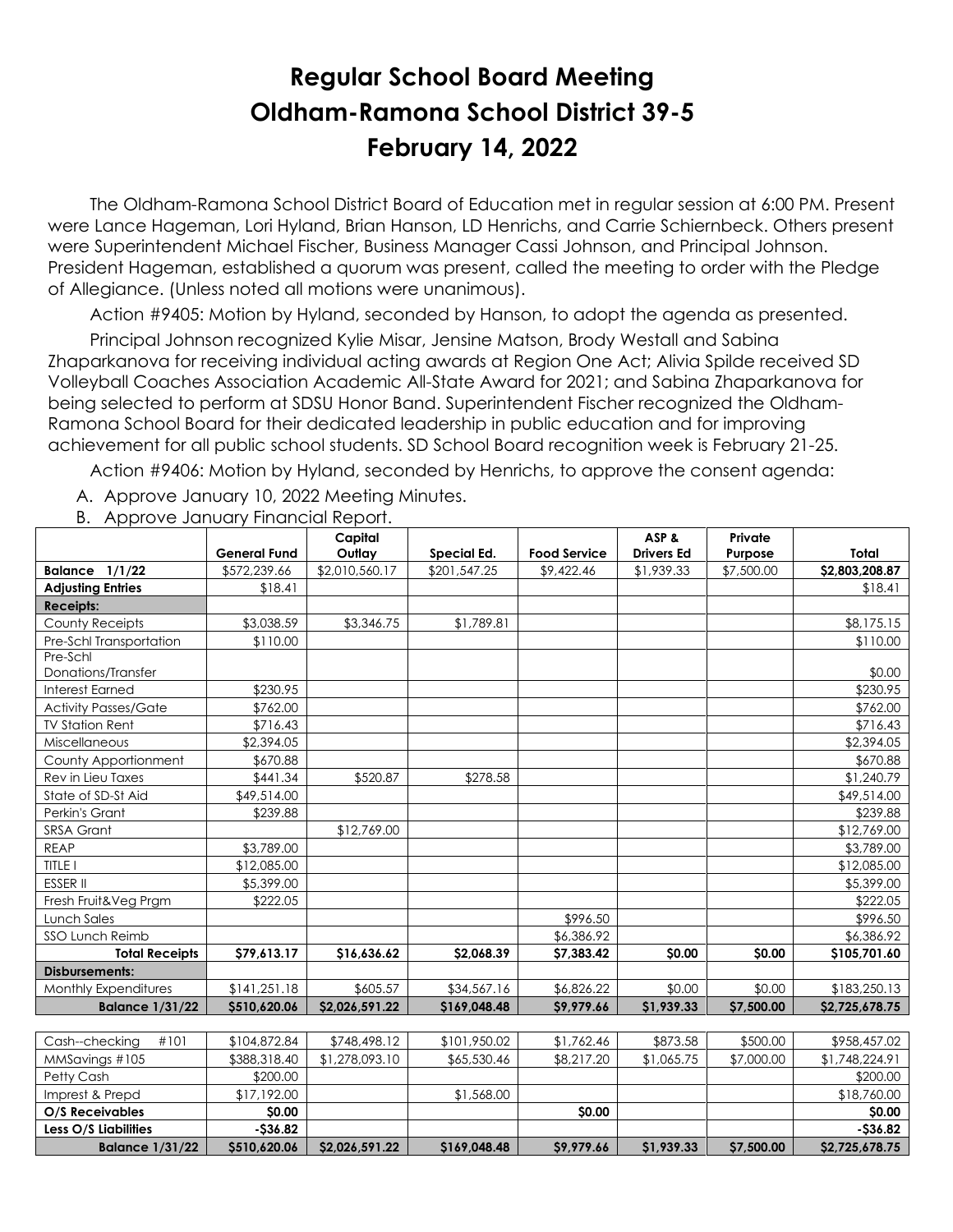| <b>Trust &amp; Agency Acct</b> |             |  |  |
|--------------------------------|-------------|--|--|
| Acct Bal 12/31/22              | \$37,517.61 |  |  |
|                                |             |  |  |
| <b>Total Receipts</b>          | 2,661.69    |  |  |
|                                |             |  |  |
| <b>Total Disbursements</b>     | 3.032.30    |  |  |
| <b>Balance 1/31/22</b>         | \$37,147.00 |  |  |

C. Approve February bills. **FUND 10** ALLIANCE COMMUNICATIONS BUD'S CLEAN-UP SERVICE INC CENTURY BUSINESS LEASING INC. CITY OF OLDHAM CLUBHOUSE HOTEL & SUITES PIERRE COX ALIGNMENT & REPAIR, LLC DIAL VIRTUAL SCHOOL/CORE EDUCATIONAL CO-OP GRAPHIC EDGE, LLC, THE KINGBROOK RURAL WATER SYSTEM, INC MADISON DAILY LEADER MID-AMERICAN ENERGY NORTHEAST EDUCATIONAL SERVICES CO-OP NORTHERN STATES POWER COMPANY, MINNESOTA NORTHWESTERN ENERGY O-R CUSTODIAL ACCOUNT OTTERTAIL POWER CO. POPPLER'S MUSIC, INC. REINHART FOODSERVICE, L.L.C. RENNEBERG HARDWOODS, INC. SD DEPT. OF HEALTH SD INTERSCHOLASTIC ATHLETIC ADMIN ASSOC. SWANEE'S GARAGE TOWN OF RAMONA

## **FUND 21**

CENTURY BUSINESS LEASING INC. COPIER 229.947.000 COPIER 229.94 Hauff Mid America Sports TIME MANAGEMENT SYSTEMS

## **FUND 22**

CHILDREN'S CARE HOSPITAL & SCHOOL FLANDREAU SCHOOL DISTRICT NORTHEAST EDUCATIONAL SERVICES CO-OP SD DEPT OF HUMAN SERVICES USD CENTER FOR DISABILITIES **VALIANT LIVING** 

| <b>ALLIANCE COMMUNICATIONS</b>             | Phone                              | 180.00    |
|--------------------------------------------|------------------------------------|-----------|
| <b>APPEARA</b>                             | Towels & Mops                      | 183.97    |
| ASBSD                                      | Collective Bargaining Webinar      | 25.00     |
| <b>BUD'S CLEAN-UP SERVICE INC</b>          | Garbage                            | 248.70    |
| <b>BUG GUY</b>                             | Annual Rodent Control              | 600.00    |
| CENTURY BUSINESS LEASING INC.              | Copies                             | 367.88    |
| CITY OF OLDHAM                             | Sewer - Oldham                     | 25.00     |
| <b>CLUBHOUSE HOTEL &amp; SUITES PIERRE</b> | Delegate Assembly 1.31-2.3         | 488.76    |
| COX ALIGNMENT & REPAIR, LLC                | Bus#19 - parking brake repairs     | 156.00    |
| DIAL VIRTUAL SCHOOL/CORE EDUCATIONAL CO-OP | Online Classes - Sp2022            | 4,875.00  |
| F & M OIL                                  | gas & diesel                       | 1,685.97  |
| GRAPHIC EDGE, LLC, THE                     | shirts for staff                   | 638.06    |
| KINGBROOK RURAL WATER SYSTEM, INC          | Water - Oldham                     | 48.55     |
| <b>MADISON DAILY LEADER</b>                | <b>Publish Minutes</b>             | 259.51    |
| <b>MCI</b>                                 | Long Distance Phone                | 123.58    |
| MID-AMERICAN ENERGY                        | Gas - Ramona                       | 4,833.03  |
| NORTHEAST EDUCATIONAL SERVICES CO-OP       | February 2022 services             | 12.00     |
| NORTHERN STATES POWER COMPANY, MINNESOTA   | Electricity - Ramona               | 2,326.96  |
| NORTHWESTERN ENERGY                        | Oldham - Gas                       | 1,222.64  |
| O-R CUSTODIAL ACCOUNT                      | Jan2022 Expenses                   | 2,004.24  |
| OTTERTAIL POWER CO.                        | Electricity - Oldham               | 321.39    |
| POPPLER'S MUSIC, INC.                      | Reeds & Instrument Repairs         | 148.01    |
| REINHART FOODSERVICE, L.L.C.               | FFVP supplies                      | 637.03    |
| RENNEBERG HARDWOODS, INC.                  | wood for shop class                | 1,060.20  |
| SD DEPT. OF HEALTH                         | Health Nursing Services (Nov)      | 320.00    |
| SD INTERSCHOLASTIC ATHLETIC ADMIN ASSOC.   | SY23 Membership & SP Conference    | 180.00    |
| SDASSP                                     | Principal Conference June 2022     | 150.00    |
| <b>SWANEE'S GARAGE</b>                     | Bus#19 windshield, Van door repair | 610.26    |
| <b>TOWN OF RAMONA</b>                      | Water - Ramona                     | 246.50    |
|                                            | <b>FUND NUMBER 10 TOTAL</b>        | 23,978.24 |
|                                            |                                    |           |

|                | <b>FUND NUMBER 21 TOTAL</b> | 1.300.42 |
|----------------|-----------------------------|----------|
| limeclock      |                             | 30.03    |
| JHBBB uniforms |                             | 940.45   |
| Copier Lease   |                             | 329.94   |

| <b>FUND NUMBER 22 TOTAL</b> | 20,147.87 |
|-----------------------------|-----------|
| Tuition - January 2022      | 2,487.44  |
| SpEd Conference - KS/KB     | 345.00    |
| HCBS - Dec & Jan            | 10,835.45 |
| February 2022 services      | 1.029.03  |
| SpEd Director - January     | 845.95    |
| December - Tuition          | 4,605.00  |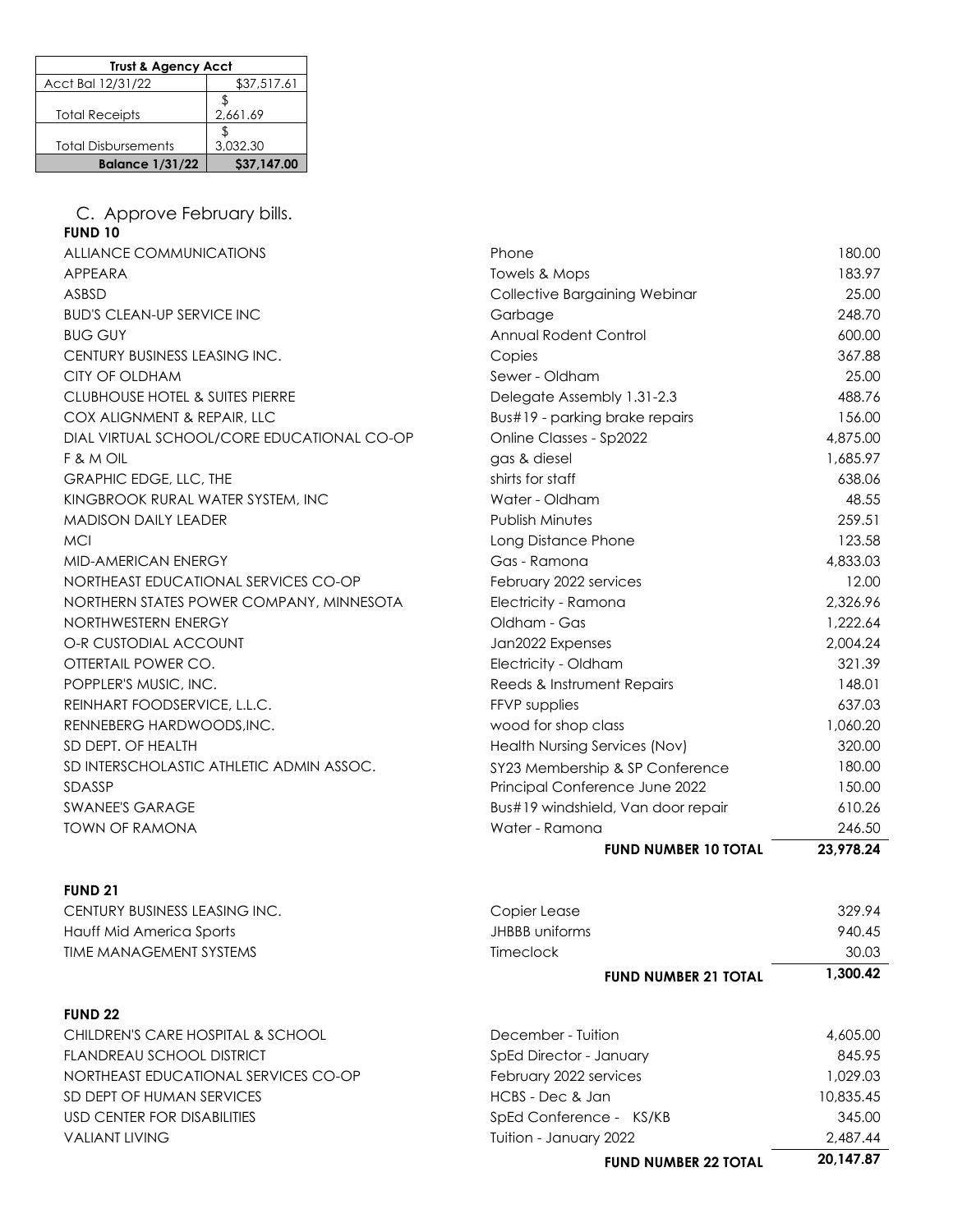## **FUND 51**

| APPEARA                      | Towels & Mops                   | 165.00    |
|------------------------------|---------------------------------|-----------|
| EAST SIDE JERSEY DAIRY, INC. | Milk                            | 828.52    |
| REINHART FOODSERVICE, L.L.C. | Food Supplies                   | 4,301.92  |
|                              | <b>FUND NUMBER 51 TOTAL</b>     | 5,295.44  |
|                              | <b>CHECKING ACCOUNT 1 TOTAL</b> | 50.721.97 |

| <b>PCARD BILLS</b>                         |                                    |          |
|--------------------------------------------|------------------------------------|----------|
| <b>FUND 10</b>                             |                                    |          |
| ACE HARDWARE                               | door knob & toilet repairs         | 33.97    |
| AMAZON/SYNCB                               | classroom supplies                 | 469.14   |
| ARBY'S                                     | <b>ORR Meeting</b>                 | 8.70     |
| <b>COWBOY</b>                              | Gas - Suburban                     | 82.64    |
| <b>CUBBYS</b>                              | Supt Meeting                       | 17.02    |
| <b>DON'T SPILL THE BEANS</b>               | Lunch Meeting                      | 33.67    |
| <b>FOUR SEASONS FLEA MARKET</b>            | One Act props                      | 56.00    |
| <b>GAYLEN'S HOMEGROWN POPCORN</b>          | <b>Staff Gifts</b>                 | 108.52   |
| HILLYARD INC.                              | custodial supplies                 | 991.47   |
| <b>HYVEE</b>                               | concessions supplies               | 82.13    |
| MAYNARDS OF ARLINGTON (formerly Plagman's) | concessions supplies               | 50.54    |
| ONE STOP GAS STATION                       | Meeting                            | 30.76    |
| ORIENTAL TRADING CO/OTC BRANDS, INC        | PreK supplies                      | 149.55   |
| <b>PIZZA RANCH</b>                         | Lunch Meeting, Music Contest       | 152.66   |
| PLAYSCRIPTS, INC.                          | Performance Fees (x2)              | 110.00   |
| RED ROSSA ITALIAN GRILLE                   | <b>Principal Delegate Assembly</b> | 22.35    |
| RUNNINGS SUPPLY, INC.                      | DEF, custodial supplies            | 87.92    |
| <b>SAM'S CLUB</b>                          | Concessions, Supplies              | 698.86   |
| STURDEVANT'S AUTO PARTS                    | Bus #007 - batteries               | 299.13   |
| <b>SUNSHINE FOODS</b>                      | Hospitality supplies               | 13.56    |
| <b>TACO JOHNS</b>                          | Delegate Assembly                  | 9.13     |
| <b>TEACHER SYNERGY, LLC</b>                | classroom supplies                 | 29.40    |
| US POSTAL SERVICE                          | postage                            | 1.62     |
| <b>WAL-MART</b>                            | concessions supplies               | 80.22    |
|                                            | <b>FUND 10 TOTAL</b>               | 3,618.96 |
| <b>FUND 21</b>                             |                                    |          |
| AMAZON/SYNCB                               | Library Book                       | 20.00    |
|                                            | <b>FUND 21 TOTAL</b>               | 20.00    |
|                                            | <b>CHECKING ACCOUNT 1 TOTAL</b>    | 3,638.96 |
| <b>FUND 71</b>                             |                                    |          |
| <b>LOS TAPATIOS RESTAURANT</b>             | Lunch - One Act practice           | 187.12   |
| ORIENTAL TRADING CO/OTC BRANDS, INC        | StuCo - candy grams                | 31.98    |
| <b>SUNSHINE FOODS</b>                      | AR Party                           | 82.86    |
| <b>TARGET STORES</b>                       | StuCo treats for Candy Grams       | 218.80   |
|                                            | <b>FUND 71 TOTAL</b>               | 520.76   |

Schiernbeck shared the NESC report.

 Principal Johnson shared he is helping Mr. Fischer with the Office of Civil Rights Data Collection report; Teen Mock Legislature opportunity at the end of March; National Honor Society Induction Ceremony scheduled for March 7; and plans to participate in the job fair at SDSU on February 18.

 AD Johnson shared girls basketball regions will begin the week of Feb 21; boys basketball regions will begin the week of Feb 28; and there will be a spring sports meeting in Ramona on March 15.